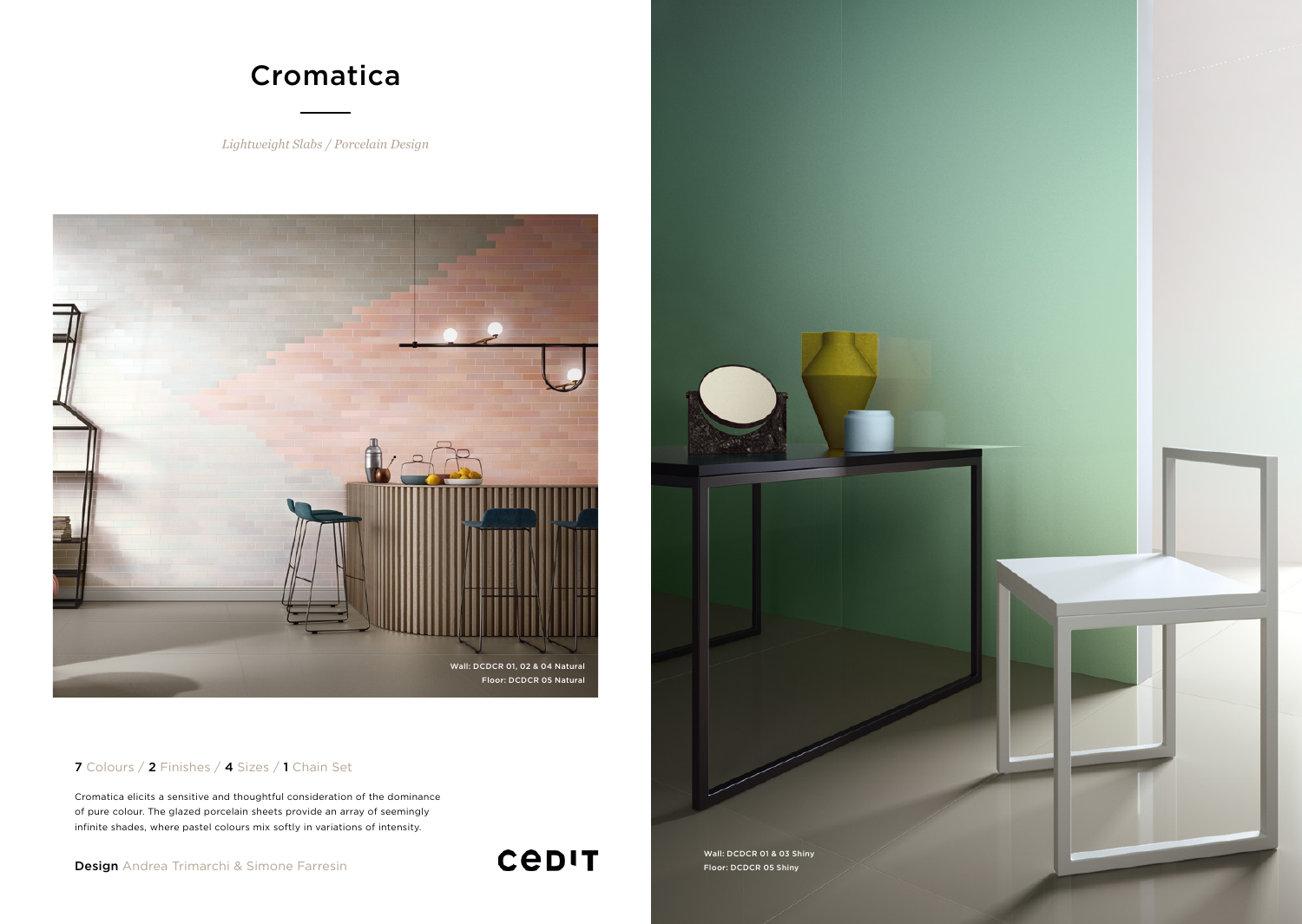



Wall: DCDCR 09 Chain Set Shiny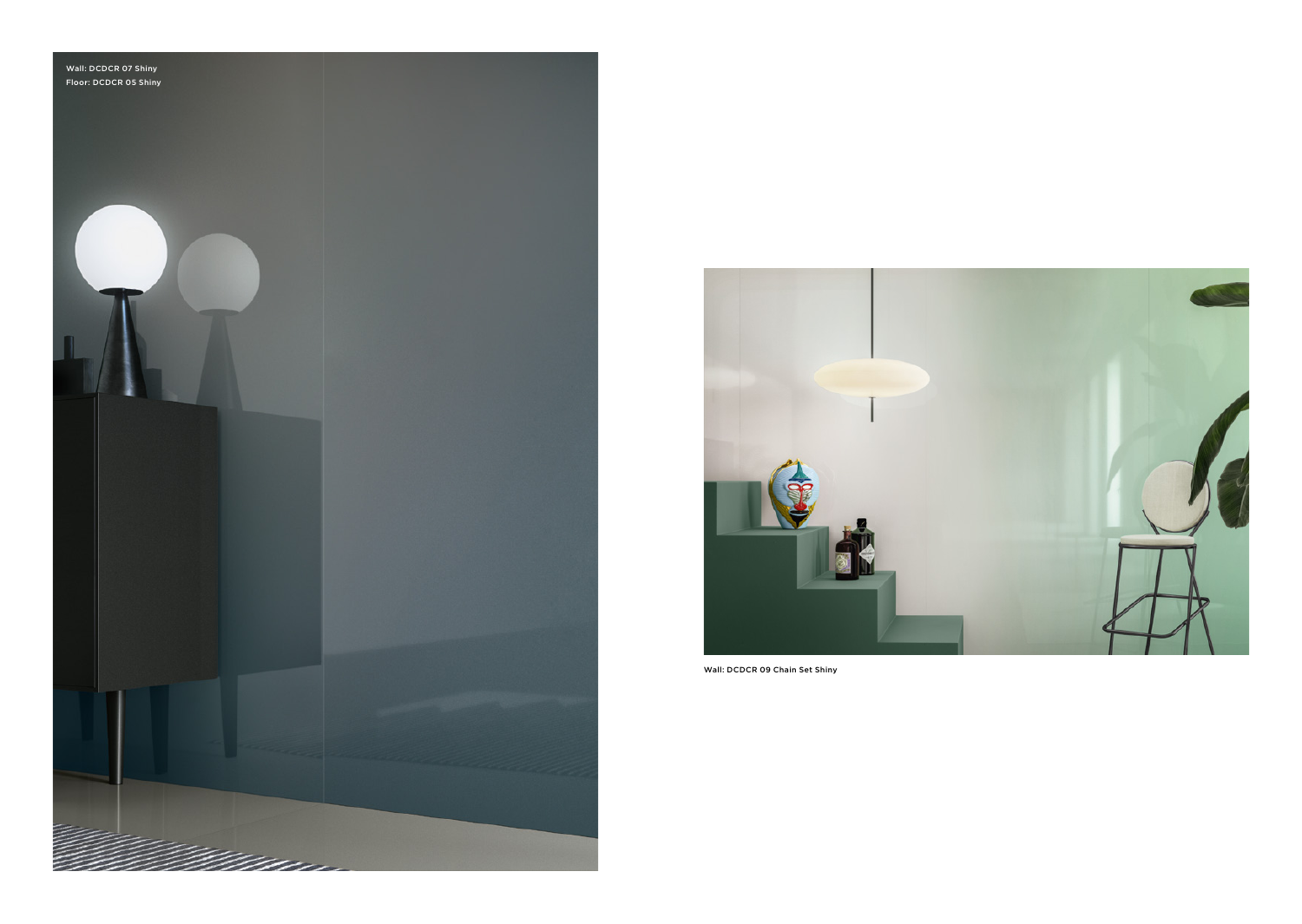| <b>DCDCR01</b> | <b>DCDCR04</b> | <b>DCDCR05</b>  |
|----------------|----------------|-----------------|
|                |                |                 |
|                |                |                 |
| <b>DCDCR02</b> | <b>DCDCR03</b> | <b>DCDCR 06</b> |



Sizes

|                | Size (mm)              | <b>Thickness</b> | Finish           | <b>Colour Availability</b> |
|----------------|------------------------|------------------|------------------|----------------------------|
| 1              | 2397 x 1197 (R)        | 6                | Natural<br>Shiny | 01, 02, 03, 04, 06 & 07    |
| $\overline{2}$ | $1197 \times 1197$ (R) | 6                | Natural<br>Shiny | 05 only                    |
| 3              | $238 \times 118$ (R)   | 6                | Natural<br>Shiny | 01.02.03.04.06 & 07        |
| 4              | $238 \times 58$ (R)    | 6                | Natural<br>Shiny | 01, 02, 03, 04, 06 & 07    |

(R) Rectified size – square edge with bevel. (N) Nominal size – pressed edge. Chain set options shown on next page. Swatch colours may vary from original. Samples should be requested.